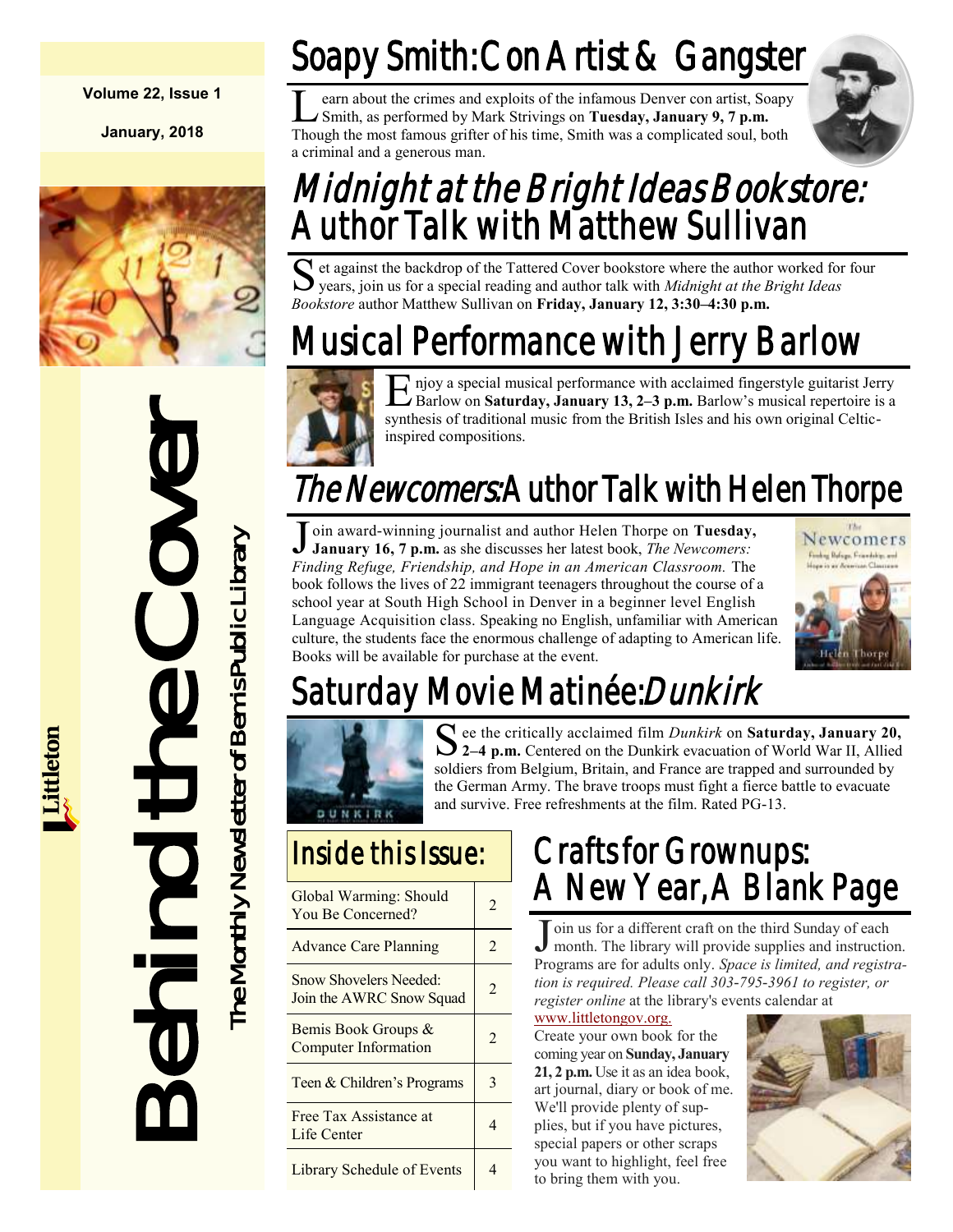# AWRC Monthly Grab, Gab & Go Event

S top by the AWRC monthly Grab, Gab & Go Event on Monday, January 22 and 29,<br>1:30–2 p.m. AWRC provides information for seniors, caregivers, spouses or friends. top by the AWRC monthly **Grab, Gab & Go Event** on **Monday, January 22 and 29,**  If you need information on resources, AWRC is a good place to start.

## Global Warming: Should You Be Concerned?

 $\overline{\mathrm{T}}$ he longer we continue to add carbon dioxide and other greenhouse gases to our earth's atmosphere, the more detrimental will be the consequences to human life. Solutions will be discussed on **Monday, January 22, 2–3 p.m.** Join local physicist H. William Koch for this thought-provoking presentation.

# **Vance Care Planning**

Learn the importance of advance care planning and advance directives from Natalie<br>
DeVille, an Aging Life Care Manager with Lutheran Family Services Rocky Mountain<br>
on **Monday, January 29, 2–4 p.m.** DeVille will discuss as earn the importance of advance care planning and advance directives from Natalie DeVille, an Aging Life Care Manager with Lutheran Family Services Rocky Mountains medical power of attorney, and talking with your loved ones about your wishes. She will explain the different advance directive forms specific to Colorado, such as Living Will and Medical Power of Attorney. Topics such as organ donation and other after-death planning also will be discussed.

# Volunteer Snow Shovelers Needed

T he Aging Well Resource Center, AWRC, needs snow shovelers this winter. Help your fellow citizens clear snow off their sidewalks. **Call 303-795-3980 or complete the Snow Squad Information Packet at** [https://www.littletongov.org/city](https://www.littletongov.org/city-services/senior-services-aging-well-resource-center)[services/senior-services-aging-well-resource-center.](https://www.littletongov.org/city-services/senior-services-aging-well-resource-center)

# Book Groups at Bemis

e have a variety of Book Groups that meet throughout the month. Choose a group that suits your interests and join us for some stimulating discussions.

#### **Senior Book Club**

**First Monday of each month at 2 p.m.**

**Jan. 8\*:** *The Aviator's Wife* by Melanie Benjamin

For much of her life, Anne Morrow, the shy daughter of the U.S. ambassador to Mexico, has stood in the shadows of those around her, including her



millionaire father and vibrant older sister who often steals the spotlight. Then Anne, a college senior with hidden literary aspirations, travels to Mexico City to spend Christmas with her family. There she meets Colonel Charles Lindbergh, fresh off his celebrated 1927 solo flight across the Atlantic**.**

*\*We will meet on the second Monday in Jan. due to the New Year's Day holiday.* **Feb 5:** *The Sweetness at the*

*Bottom of the Pie* by Alan Bradley At the once-grand mansion of Buckshaw, young Flavia



de Luce, an aspiring chemist with a passion for poison, is intrigued by a series of inexplicable events: a dead bird is found on the doorstep, a postage stamp bizarrely pinned to its beak. Then hours later, Flavia finds a man lying in the cucumber patch and watches him as he takes his dying breath. For Flavia who is both appalled and delighted, life begins in earnest when murder comes to Buckshaw.

 **Monday Evening Book Group Third Monday of each month at 7 p.m. Jan. 22\*:** *Gentlemen & Players*

> **OANNE HARRIS**

Gentlemen<br>G Players

by Joanne Harris

For generations, privileged young men have attended St. Oswald's Grammar School for Boys. This year, however, the wind of unwelcome change is blowing, and as the new term

gets under way, a number of incidents befall students and faculty alike, beginning as small annoyances but soon escalating in both number and consequence.

*\*We will meet on the fourth Monday in Jan. due to the MLK holiday.*

 **Feb. 26\*:** *The Speed of Dark* by Elizabeth Moon A gripping exploration into the world of Lou Arrendale, an autistic man who is offered a

chance to try a brand-new experimental "cure" for his condition. Now Lou must decide if he should submit to a surgery that might completely change the way he views the world . . . and the very essence of who he is.

**\****We will meet on the fourth Monday in Feb. due to President's Day holiday.*

 **Genre Addicts Book Club Second Wednesday of the month at 7 p.m.** Each month we feature a different genre. **Jan 10: Cozy Mysteries Feb. 14: Quirky Love Stories**

## Computers @ Bemis

B emis has 24 Internet access computers on the lower level of the library, plus another seven located in the Children's Room for use by our patrons in fifth grade and younger. Free Wi-Fi is



available throughout the library.

We also offer free computer and Internet classes on a regular basis. To learn about or register for an upcoming class and/or group use of our computer lab, call the library at 303-795-3961. You also may register for classes online through the Library Main Calendar at [www.littletongov.org.](https://www.littletongov.org/city-services/city-departments/bemis-library/library-events-calendar/-selcat-157/-curm-1/-cury-2018) **Classes are held from 9:30–11 a.m.**

- **Editing Photos Using Fotor–Mon., Jan. 8:** Fotor is a powerful, free online photo editor. Learn how to upload photos, use basic editing techniques, and add fun effects such as stickers and frames. *Registration required.* **Prerequisites:** Computer basics (familiarity with keyboard and mouse).
- **Intermediate MS Word–Fri., Jan. 19:** Learn about headers and footers, working with images, adding and using tables, and other useful formatting tools. *Registration required.*
- **Prerequisites:** Computer basics (familiarity with keyboard and mouse), and MS Word basics (be comfortable using Word, know use of basic formatting tools such as bullets and text options).
- **Google Drive Basics–Mon., Jan. 22:** Learn how to create a document using Google Docs, save and share documents in Google Drive. Class will receive an overview of other Google Drive apps. *Registration required.*

**Prerequisites:** Computer basics (familiarity with keyboard and mouse), and a Gmail account. Call the library if you need help setting up a Gmail account.

 **Facebook Basics–Mon., Jan 29:** Learn the ins and outs of this social media platform as we discuss everything from changing your profile picture to managing your privacy settings. *Registration required.* **Prerequisites:** Computer basics (familiarity with keyboard and mouse), and an email account. Call the library if you need help setting up an email account.

#### **One-on-One Technology Help: Wednesdays, 2–3:30 p.m.**

*Registration required for one-on-one appointments.* Sign up for a 30-minute individualized tech appointment with a librarian to get assistance with anything from Smartphones and Tablets to signing up for an email address.

 **Open Computer Lab: 9:30–11 a.m.** *Every* **Thursday morning.** *No registration required.* Practice computer skills and have one-on-one time with a computer class instructor. Bring your smartphone or tablet and receive individual help downloading ebooks and eaudiobooks to your device.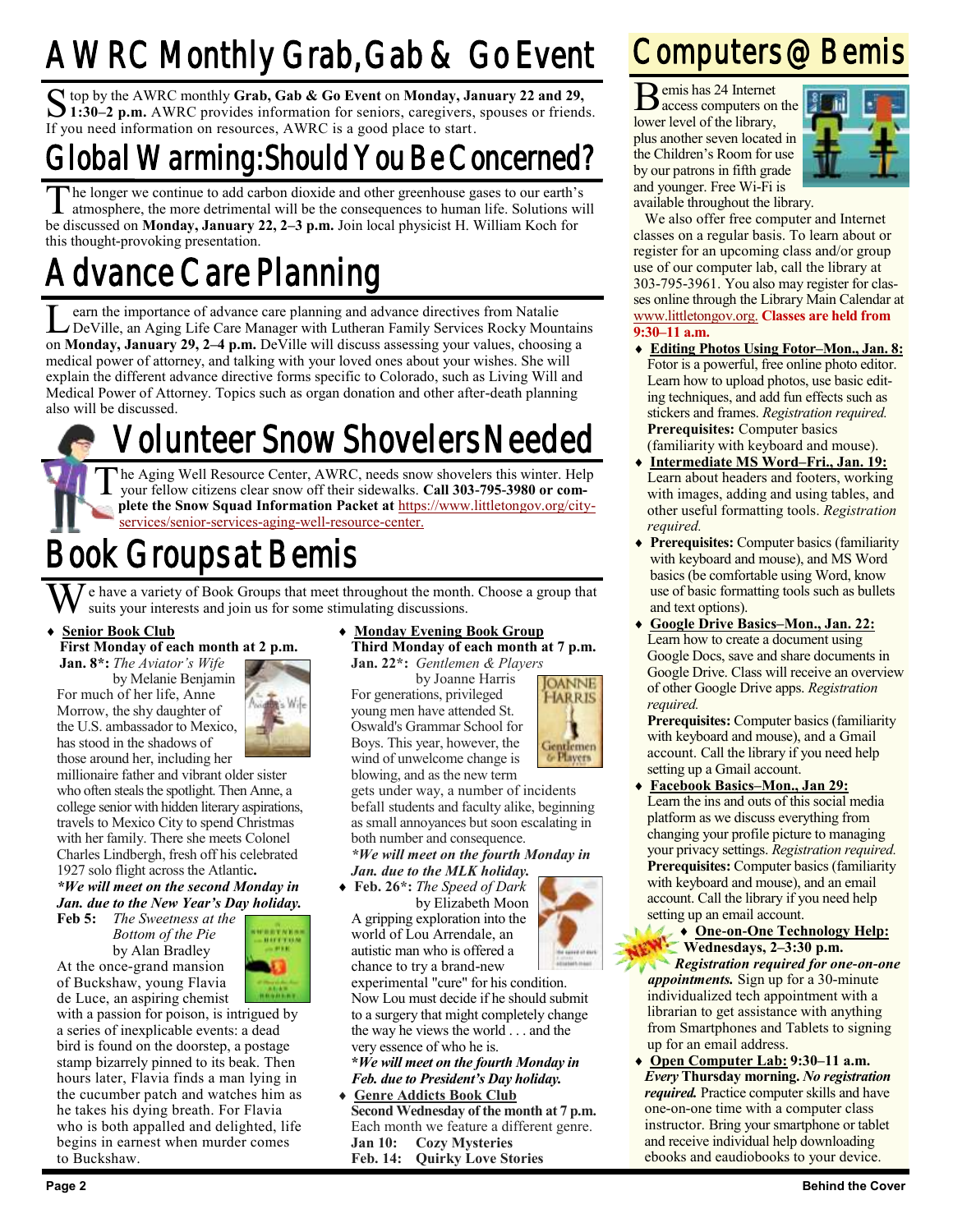

F or more information,<br>303-795-3961 and ask<br>Deck or send an email to or more information, call the library at 303-795-3961 and ask for the Teen [libem@littletongov.org.](mailto:libem@littletongov.org.)

 **Teen Movies First Saturday of the month @ 2 p.m. Jan. 6:** *Despicable Me 3,* Rated PG



- **Virtual Reality Gaming Third Thursdays @ 3–4:30 p.m.** We've got the PSVR, plus a huge selection of games. *Virtual reality games are for ages 12 & up only.* **Jan. 18, Feb. 15 and Mar. 15**
- **Teen Advisory Group (TAG) Fourth Friday of the month @ 3:30 p.m. Jan. 26, Feb. 23 and Mar. 23:** Summer Reading Planning

### An Afternoon of Comedy Improv

Take part in some fun-filled improvisa-<br>tional acting skits on Saturday, tional acting skits on **Saturday, January 20, 2–3:30 p.m.** Learn the basic rules of improv and get a chance to perform in a variety of hilarious skits. *Space is limited for this event, and registration is required.* To register for this event, call the library at 303-795-3961 or send an email to [libem@littletongov.org.](mailto:libem@littletongov.org)

#### Afternoon Activities on the Teen Deck

 **Anime & Manga Club Saturday, January 6, 2–3:30 p.m.** If you like anime and manga, this is the place for you. The group will watch various episodes of anime each month, and then discuss and share knowledge of the genre. Meet new friends that share your interest and learn about new titles you never knew existed. No registration required. Just drop by.

 **STEAM Tuesday Tuesday, January 9, 3:30–4:30 p.m.** Check out all the tech gadgets available in the teen area.

**Board Game Friday**

**Friday, January 12, 4–7:30 p.m.\*** We have a huge selection of games, from classics like "Stratego," to deck-building games like "Hogwarts Battle."

**\*** *This will be an after-hours event. Participants need to arrange for a ride home.*

# Children's Programs

## Let it Snow!

**A** flurry of activity awaits on **Wednesday, January 3, 10:30–11 a.m**<br>Examples to *The Snowy Day* by Ezra Jack Keats, then play with<br>special snow paint to create tracks in the "snow" just like Peter in the flurry of activity awaits on **Wednesday, January 3, 10:30–11 a.m.** Listen to *The Snowy Day* by Ezra Jack Keats, then play with story. For children ages 3–6.



## Math Matters–Patterns Here, There & Everywhere!

J oin us on **Thursday, January 4, 10:30–11 a.m.** as we explore patterns in their many different forms, such as how they are used in books and songs. We will use manipulatives to extend and create patterns of our own. For kids ages 4–7.



# umba for Kids



 $\overline{\mathbf{D}}$ on't miss this rockin', high-energy dance party on **Thursday, January 4, 2–3 p.m.** packed with kidfriendly routines led by licensed Zumba Kids instructor, Kristy Lone. Learn step-by-step Zumba moves and enjoy a fun dance mix to help develop a healthy lifestyle and incorporate fitness as a natural part of children's lives.

Children benefit by learning patterns, developing coordination, and increasing memory skills as well. For grades K-5. *Reservations required.* Come in or call 303-795-3961 for reservations.

# Busy Bodies at Bemis

J oin us on **Saturday, January 6, 11–11:30 a.m.** for music, movement, games and fun. For children ages 2–6 and their caregivers.

ages, but children under age 3 *must* attend with an adult. *Optional*

# ngoing Programs

#### *Weekly programs resume on January 8.*

 **All Together Now Story Time: Monday at 9:30 & 10:30 a.m. and Wednesday at 4 p.m.**

Thirty minutes of stories, songs and activities. For children of all @your library

*extended playtime immediately following Monday sessions.* **Story Box: Ages infant–36 months**

#### **Tuesday at 9:30 & 10:30 a.m., Wednesday at 10 a.m. & Friday at 9:30 a.m.** Thirty minutes of stories and songs for children and a caring adult. *Optional extended playtime on the 2nd and 4th weeks of the month. Space is limited; free tickets available at the Children's Desk or by calling 303-795-3961 the morning of the session.*

- **Bounce Along with Baby: Ages 0–18 months & their caregivers, Wednesday at 11 a.m.** Join us for rhymes, songs, baby sign language, stories and fun. Siblings are welcome.
- **Preschool Story Time: Ages 3 and older, Thursday & Friday at 10:30 a.m.** Thirty minutes of stories, songs and activities with a puppet show on January 11<sup>th</sup> and 12<sup>th</sup>.



#### **Ready, Set, BUILD! Lego Club: For kids in grades K–5**

**Saturday, January 6 at 2 p.m.** You bring creativity and we'll provide Legos. *Registration begins one week in advance.*

 **Paws to Read: For kids in grades K–5 Saturday, January 13, 10 a.m.–noon** Kids are able to practice reading to a furry friend. Call 303-795-3961 to register for a 20-minute spot. *Presented by Denver Pet Partners and The Delta Society.*